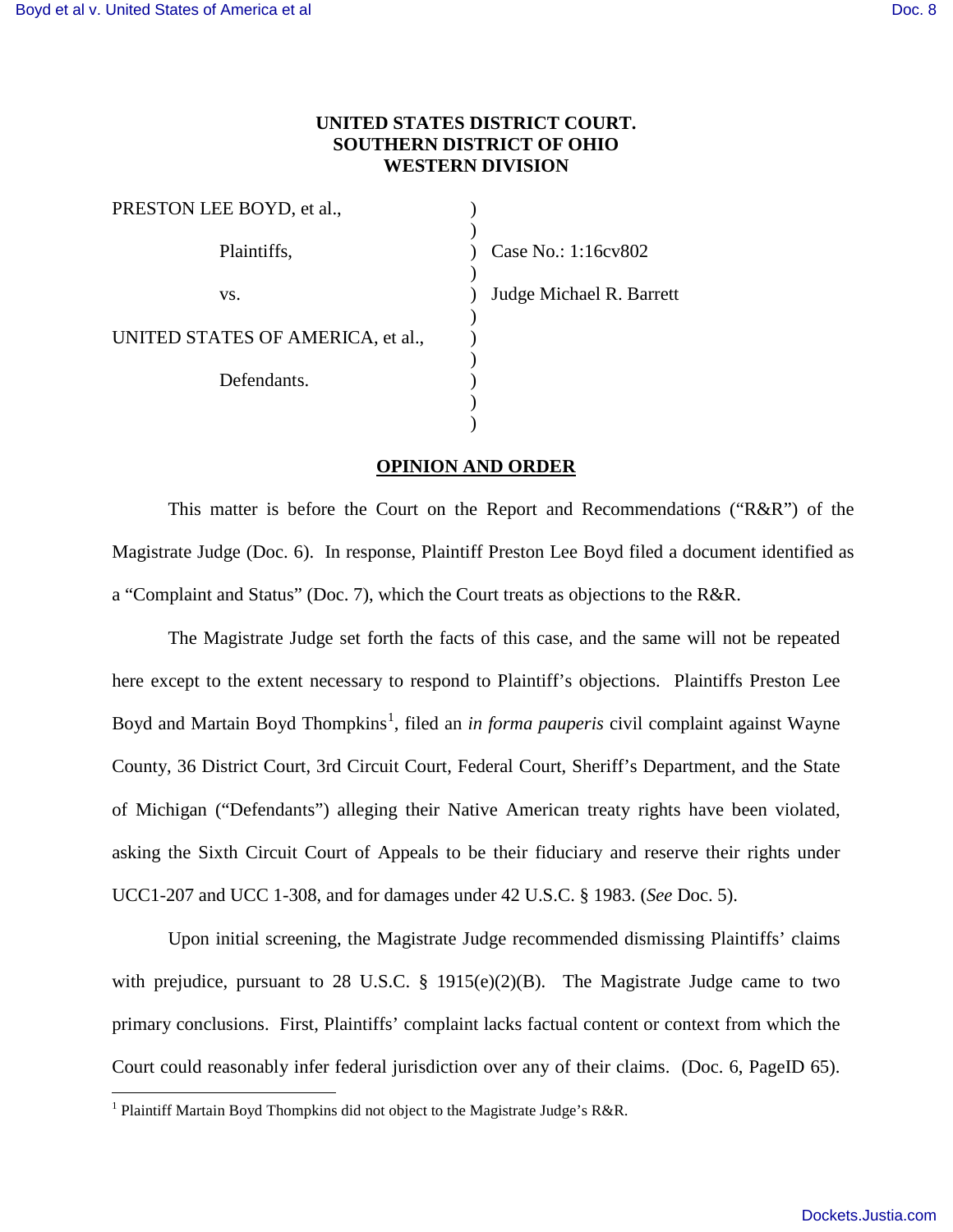And second, none of the Defendants are subject to suit (Id. at PageID 67). Plaintiff Boyd objects to the Magistrate Judge's R&R. Plaintiff's objections will be addressed accordingly.

When objections to a magistrate judge's report and recommendation are received on a dispositive matter, the assigned district judge "must determine de novo any part of the magistrate judge's disposition that has been properly objected to." Fed. R. Civ. P. 72(b)(3). After review, the district judge "may accept, reject, or modify the recommended disposition; receive further evidence; or return the matter to the magistrate judge with instructions." *Id*.; see also 28 U.S.C. § 636(b)(1). General objections are insufficient to preserve any issues for review: "[a] general objection to the entirety of the Magistrate [Judge]'s report has the same effect as would a failure to object." *Howard v. Sec'y of Health & Human Servs*., 932 F.2d 505, 509 (6th Cir. 1991). Nevertheless, the objections of a petitioner appearing *pro se* will be construed liberally. *See Erickson v. Pardus,* 551 U.S. 89, 94 (2007) (citing *Estelle v. Gamble*, 429 U.S. 97, 106 (1976)).

Plaintiffs' claims and his objections to the R&R are largely premised on the "sovereign citizen" theory. Plaintiff Boyd argues that due to his "status as a Sovereign Indigenous, Native American Moor . . . statutes and codes have nothing to do with [him]." (Doc. 7, PageID 70). Similar arguments that a person is a sovereign citizen and thus, not subject to the laws of the United States have uniformly been rejected as lacking any foundation in law. *United States v. Mundt*, 29 F. 3d 233, 237 (6th Cir. 1994). The Magistrate Judge properly concluded that *Mundt* established that such arguments are without merit and are patently frivolous. *Id.* at 237. Plaintiff Boyd lists his address as 4641 Grand River Ave. Detroit, MI 48208. (Doc 7, PageID 70). It is undisputed that he is domiciled in Michigan. As a Michigan citizen, he is subject to the laws of the United States.